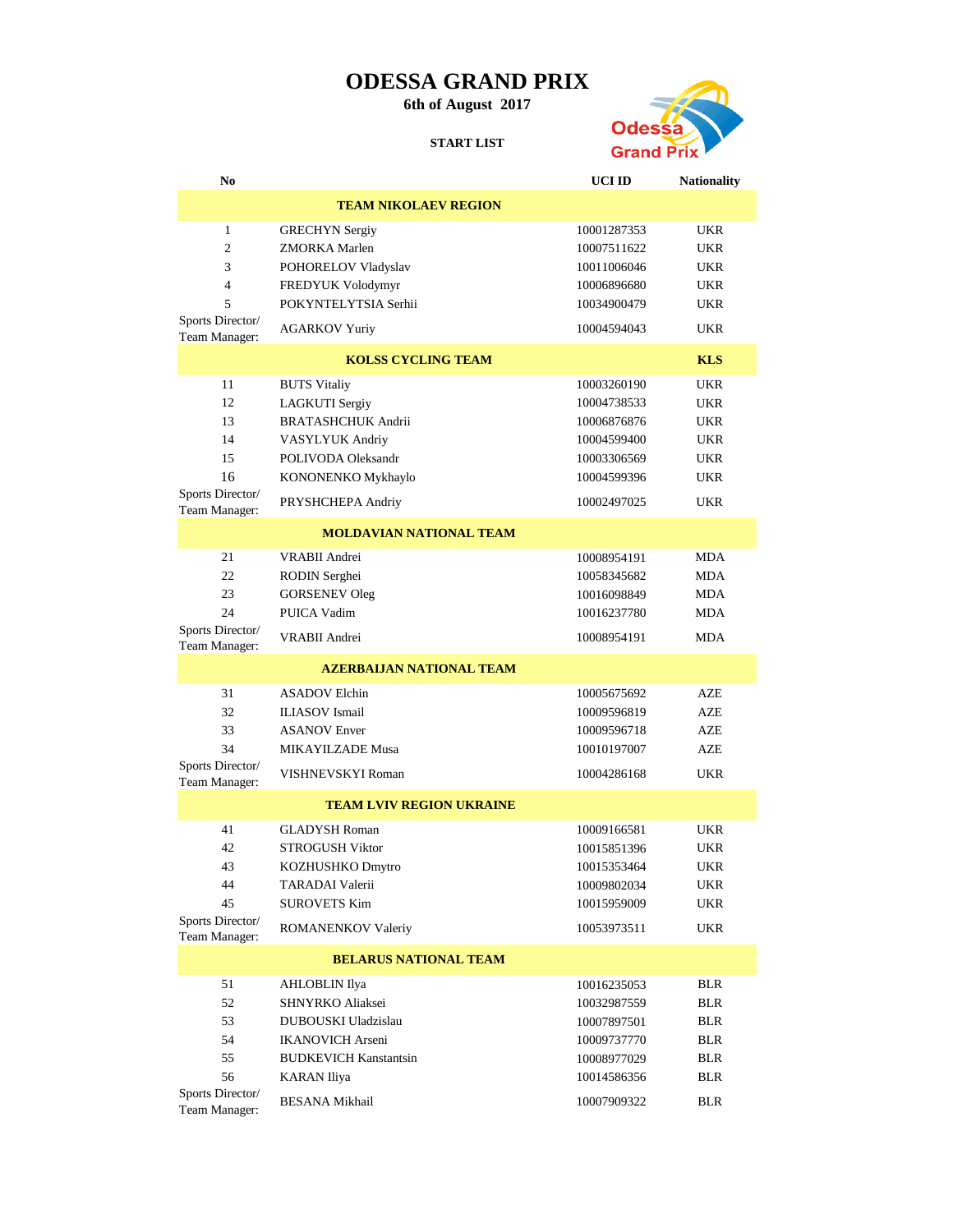| <b>TEAM MINSK CYCLING CLUB</b>                                        |                                                                                                                                                                           |                                                                                                       |                                                                                                |  |
|-----------------------------------------------------------------------|---------------------------------------------------------------------------------------------------------------------------------------------------------------------------|-------------------------------------------------------------------------------------------------------|------------------------------------------------------------------------------------------------|--|
| 61<br>62<br>63<br>64<br>65<br>66<br>Sports Director/<br>Team Manager: | KLIMIANKOU Kanstantsin<br><b>GOLOVASH Oleksandr</b><br>PAPOK Siarhei<br><b>MUZYCHKIN Anton</b><br><b>BAZHKOU Stanislau</b><br><b>SOBAL Yauhen</b><br>KUCHYNSKI Aliaksandr | 10006918306<br>10006876977<br>10004503915<br>10007899016<br>10006492112<br>10002670110<br>10001417190 | <b>BLR</b><br><b>UKR</b><br><b>BLR</b><br><b>BLR</b><br><b>BLR</b><br><b>BLR</b><br><b>BLR</b> |  |
|                                                                       | <b>TEAM PALMYRA</b>                                                                                                                                                       |                                                                                                       |                                                                                                |  |
| 81<br>82<br>83<br>84<br>85<br>86<br>Sports Director/                  | <b>KUHAR Vitalii</b><br>KOZACHENKO Sergiy<br><b>GLADKYY Andriy</b><br><b>KORETSKIY Oleksiy</b><br>NOVAKOVSKYI Vitaliy<br>RYBARUK Kostyantyn                               | 10015411664<br>10008679763<br>10002583012<br>10060672874<br>10011046765<br>10009160925                | <b>UKR</b><br><b>UKR</b><br><b>UKR</b><br><b>UKR</b><br><b>UKR</b><br><b>UKR</b>               |  |
| Team Manager:                                                         | POGIBKO Oleksander                                                                                                                                                        | 10015345178                                                                                           | <b>UKR</b>                                                                                     |  |
| <b>TEAM TERNOPIL REGION</b>                                           |                                                                                                                                                                           |                                                                                                       |                                                                                                |  |
| 91<br>92<br>93<br>94                                                  | <b>HRYNIV Vitaliy</b><br><b>SHEVCHUK Taras</b><br>SHCHERBAN Vladyslav<br><b>KHOMIV</b> Ivan                                                                               | 10009033310<br>10009733427<br>10011145280<br>10009181941                                              | <b>UKR</b><br><b>UKR</b><br><b>UKR</b><br><b>UKR</b>                                           |  |
| Sports Director/<br>Team Manager:                                     | PAVELKO Volodymyr                                                                                                                                                         | 10034898358                                                                                           | <b>UKR</b>                                                                                     |  |
| <b>TEAM ATHLET-ODESSA</b>                                             |                                                                                                                                                                           |                                                                                                       |                                                                                                |  |
| 101<br>102<br>103<br>104<br>105<br>106                                | <b>MUDRENKO Denys</b><br><b>SURUTKOVYCH Oleksandr</b><br><b>RUDYY Stanislav</b><br><b>GALYTSKYI Vyktor</b><br><b>RUDENKO</b> Ivan<br>POKOTYLO Yevgenii                    | 10013888057<br>10005398739<br>10053202662<br>10011134065<br>10015900910<br>10034900378                | <b>UKR</b><br><b>UKR</b><br><b>UKR</b><br><b>UKR</b><br><b>UKR</b><br><b>UKR</b>               |  |
| Sports Director/<br>Team Manager:                                     | <b>GRIGORENKO Valentine</b>                                                                                                                                               | 10003713767                                                                                           | <b>UKR</b>                                                                                     |  |
| <b>TEAM MGCOR MINSK</b>                                               |                                                                                                                                                                           |                                                                                                       |                                                                                                |  |
| 111<br>112<br>113<br>114<br>115<br>Sports Director/<br>Team Manager:  | PIASHKUN Andrei<br><b>BIALIAUSKI Vasili</b><br><b>BARKUN Dzianis</b><br>PIASHKUN Aliaksei<br>SAKHONCHYK Siarhei<br>SAVENKOU Anatoli                                       | 10007776047<br>10009871752<br>10009049676<br>10009049777<br>10009684927<br>10055056466                | <b>BLR</b><br><b>BLR</b><br><b>BLR</b><br><b>BLR</b><br><b>BLR</b><br><b>BLR</b>               |  |
|                                                                       |                                                                                                                                                                           |                                                                                                       |                                                                                                |  |

 $\frac{3c}{\sqrt{3c}}$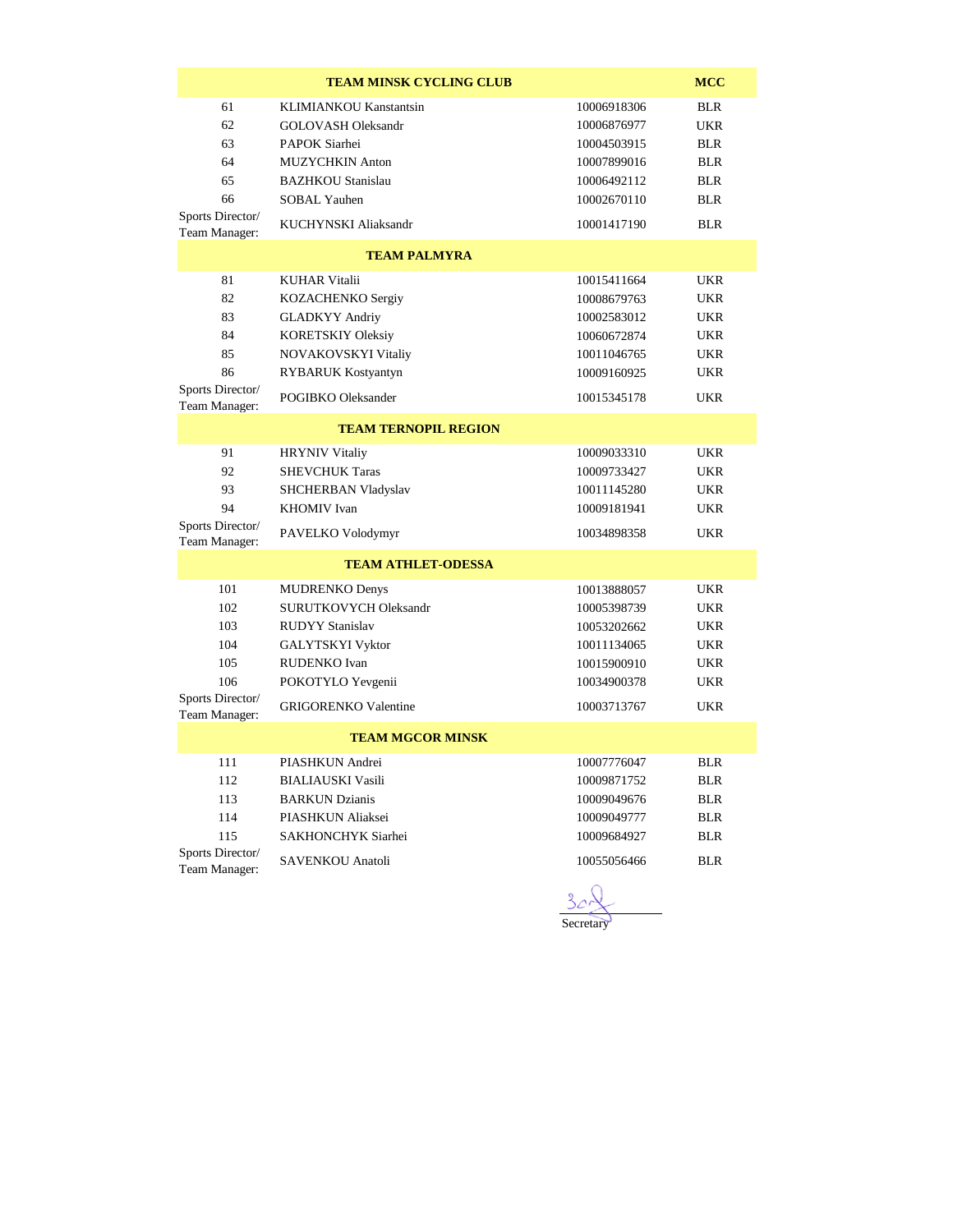## **ODESSA GRAND PRIX**

Organiser: "Southern Cycling League of Odessa" Date: 06.08.2017 Distance: 130 km Av.speed: 41.41 km/h Time limit: 00:15:02



**Results**

| Pl.          | N <sub>0</sub> | UCI ID      | Surname, First name          | Nat.       | <b>Team</b>                  | <b>Time</b> | Gap     |
|--------------|----------------|-------------|------------------------------|------------|------------------------------|-------------|---------|
| $\mathbf{1}$ | 16             | 10004599396 | KONONENKO Mykhaylo           | <b>UKR</b> | KOLSS CYCLING TEAM           | 3:08:22     |         |
| 2            | 11             | 10003260190 | <b>BUTS Vitaliy</b>          | <b>UKR</b> | KOLSS CYCLING TEAM           | 3:08:22     | 0:03:30 |
| 3            | 15             | 10003306569 | POLIVODA Oleksandr           | <b>UKR</b> | KOLSS CYCLING TEAM           | 3:08:22     | 0:00:00 |
| 4            | 14             | 10004599400 | VASYLYUK Andriy              | <b>UKR</b> | KOLSS CYCLING TEAM           | 3:08:22     | 0:00:00 |
| 5            | 12             | 10004738533 | LAGKUTI Sergiy               | <b>UKR</b> | KOLSS CYCLING TEAM           | 3:08:22     | 0:00:00 |
| 6            | 31             | 10005675692 | <b>ASADOV Elchin</b>         | <b>AZE</b> | AZERBAIJAN NATIONAL TEAM     | 3:11:52     | 0:03:30 |
| 7            | 33             | 10009596718 | <b>ASANOV Enver</b>          | <b>AZE</b> | AZERBAIJAN NATIONAL TEAM     | 3:11:52     | 0:03:30 |
| 8            | $\mathbf{1}$   | 10001287353 | <b>GRECHYN</b> Sergiy        | <b>UKR</b> | NIKOLAEV REGION              | 3:14:22     | 0:06:00 |
| 9            | 13             | 10006876876 | <b>BRATASHCHUK Andrii</b>    | <b>UKR</b> | KOLSS CYCLING TEAM           | 3:14:22     | 0:06:00 |
| 10           | 62             | 10006876977 | <b>GOLOVASH Oleksandr</b>    | <b>UKR</b> | MINSK CYCLING CLUB           | 3:15:27     | 0:07:05 |
| 11           | 111            | 10007776047 | PIASHKUN Andrei              | <b>BLR</b> | <b>MGCOR MINSK</b>           | 3:15:58     | 0:07:36 |
| 12           | 112            | 10009871752 | <b>BIALIAUSKI</b> Vasili     | <b>BLR</b> | <b>MGCOR MINSK</b>           | 3:15:58     | 0:07:36 |
| 13           | 85             | 10011046765 | NOVAKOVSKYI Vitaliy          | <b>UKR</b> | PALMYRA                      | 3:17:54     | 0:09:32 |
| 14           | 3              | 10011006046 | POHORELOV Vladyslav          | <b>UKR</b> | NIKOLAEV REGION              | 3:18:51     | 0:10:29 |
| 15           | $\overline{4}$ | 10006896680 | FREDYUK Volodymyr            | <b>UKR</b> | NIKOLAEV REGION              | 3:19:02     | 0:10:40 |
| 16           | 92             | 10009733427 | <b>SHEVCHUK Taras</b>        | <b>UKR</b> | <b>TERNOPIL REGION</b>       | 3:19:02     | 0:10:40 |
| 17           | 81             | 10015411664 | <b>KUHAR Vitalii</b>         | <b>UKR</b> | PALMYRA                      | 3:19:02     | 0:10:40 |
| 18           | 55             | 10008977029 | <b>BUDKEVICH Kanstantsin</b> | <b>BLR</b> | <b>BELARUS NATIONAL TEAM</b> | 3:19:07     | 0:10:45 |
| 19           | 64             | 10007899016 | <b>MUZYCHKIN Anton</b>       | <b>BLR</b> | MINSK CYCLING CLUB           | 3:19:26     | 0:11:04 |
| 20           | 83             | 10002583012 | <b>GLADKYY Andriy</b>        | <b>UKR</b> | PALMYRA                      | 3:19:51     | 0:11:29 |
| 21           | 56             | 10014586356 | KARAN Iliya                  | <b>BLR</b> | BELARUS NATIONAL TEAM        | 3:20:07     | 0:11:45 |
| $22\,$       | 32             | 10009596819 | <b>ILIASOV</b> Ismail        | AZE        | AZERBAIJAN NATIONAL TEAM     | 3:20:13     | 0:11:51 |
|              | $\sqrt{2}$     | 10007511622 | ZMORKA Marlen                | <b>UKR</b> | NIKOLAEV REGION              | <b>DNF</b>  |         |
|              | 5              | 10034900479 | POKYNTELYTSIA Serhii         | <b>UKR</b> | NIKOLAEV REGION              | <b>DNF</b>  |         |
|              | 21             | 10008954191 | VRABII Andrei                | <b>MDA</b> | MOLDAVIAN NATIONAL TEAM      | <b>DNF</b>  |         |
|              | 22             | 10058345682 | RODIN Serghei                | <b>MDA</b> | MOLDAVIAN NATIONAL TEAM      | <b>DNF</b>  |         |
|              | 23             | 10016098849 | <b>GORSENEV Oleg</b>         | <b>MDA</b> | MOLDAVIAN NATIONAL TEAM      | <b>DNF</b>  |         |
|              | 24             | 10016237780 | PUICA Vadim                  | <b>MDA</b> | MOLDAVIAN NATIONAL TEAM      | <b>DNF</b>  |         |
|              | 34             | 10010197007 | MIKAYILZADE Musa             | AZE        | AZERBAIJAN NATIONAL TEAM     | <b>DNF</b>  |         |
|              | 41             | 10009166581 | <b>GLADYSH Roman</b>         | <b>UKR</b> | <b>LVIV REGION UKRAINE</b>   | <b>DNF</b>  |         |
|              | 42             | 10015851396 | <b>STROGUSH Viktor</b>       | <b>UKR</b> | LVIV REGION UKRAINE          | <b>DNF</b>  |         |
|              | 43             | 10015353464 | KOZHUSHKO Dmytro             | <b>UKR</b> | LVIV REGION UKRAINE          | <b>DNF</b>  |         |
|              | 44             | 10009802034 | TARADAI Valerii              | <b>UKR</b> | <b>LVIV REGION UKRAINE</b>   | <b>DNF</b>  |         |
|              | 45             | 10015959009 | <b>SUROVETS Kim</b>          |            | UKR LVIV REGION UKRAINE      | <b>DNF</b>  |         |
|              | 51             | 10016235053 | <b>AHLOBLIN</b> Ilya         | <b>BLR</b> | <b>BELARUS NATIONAL TEAM</b> | DNF         |         |
|              | 52             | 10032987559 | SHNYRKO Aliaksei             | <b>BLR</b> | BELARUS NATIONAL TEAM        | DNF         |         |
|              | 53             | 10007897501 | DUBOUSKI Uladzislau          | <b>BLR</b> | BELARUS NATIONAL TEAM        | <b>DNF</b>  |         |
|              | 54             | 10009737770 | <b>IKANOVICH Arseni</b>      | <b>BLR</b> | BELARUS NATIONAL TEAM        | <b>DNF</b>  |         |
|              | 61             | 10006918306 | KLIMIANKOU Kanstantsin       | <b>BLR</b> | MINSK CYCLING CLUB           | <b>DNF</b>  |         |
|              | 63             | 10004503915 | PAPOK Siarhei                | <b>BLR</b> | MINSK CYCLING CLUB           | <b>DNF</b>  |         |
|              | 65             | 10006492112 | <b>BAZHKOU Stanislau</b>     | <b>BLR</b> | MINSK CYCLING CLUB           | DNF         |         |
|              | 66             | 10002670110 | <b>SOBAL Yauhen</b>          | <b>BLR</b> | MINSK CYCLING CLUB           | DNF         |         |
|              | 82             | 10008679763 | KOZACHENKO Sergiy            | <b>UKR</b> | PALMYRA                      | <b>DNF</b>  |         |